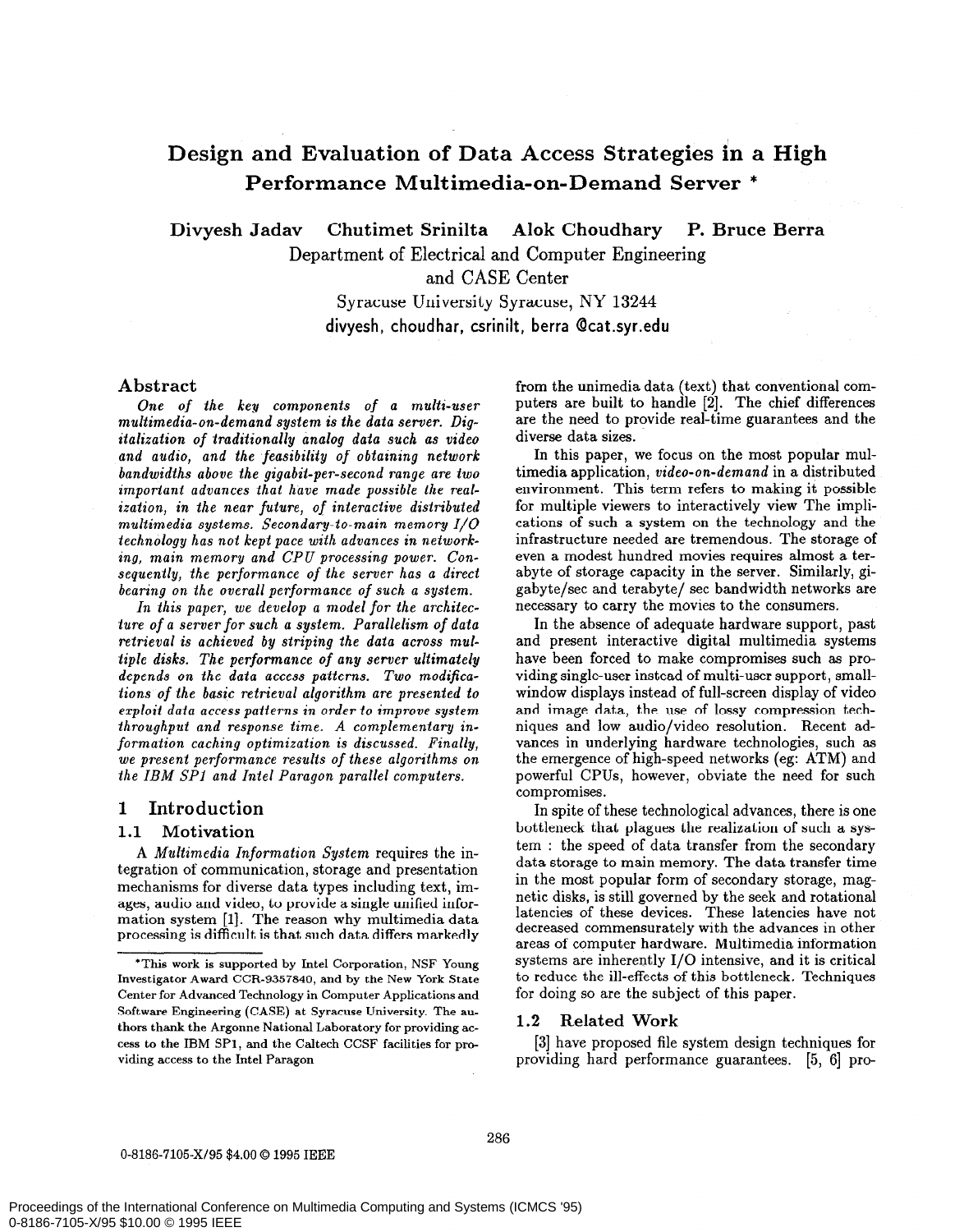## 1.2 Related Work

[3] have proposed file system design techniques for providing hard performance guarantees. [5, 61 proposed a disk arm scheduling approach for multimedia data, and characterized the disk-level trade-offs in a multimedia server. [2, 71 have proposed a model based on constrained block allocation, which is basically non-contiguous disk allocation in which the time taken to retrieve successive stream blocks does not exceed the the playback duration of a stream block. Contiguous allocation of disk blocks for a media stream is desirable, for it amortizes the cost of a single seek and rotational delay over the retrieval of a number of media blocks, thus minimizing the deleterious effects of disk arm movement on media data retrieval. However, contiguous allocation causes fragmentation of disk space if the entire stream is stored on a single disk. Moreover, if a stream is stored on a single disk, the maximum retrieval bandwidth is restricted by the data transfer rate of the disk. [S] get around these problems by striping media data across several disks in a round robin fashion. The effective retrieval bandwidth is then proportional to the number of disks used. Our model is similar to this model in using data striping, round robin distribution of successive stream fragments and contiguous allocation within a given fragment. [7] categorize real time clients into 2 classes, those that require hard and soft performance guarantees, respectively. For the latter class, the worst case assumptions made in admitting new users are relaxed based on the observed server load to increase the number of users that can be supported. Most previous work has concentrated on minimizing rotational and seek overheads in retrieving data. Our approach is to increase the granularity of data retrieved so that the random effects of disk overheads form a smaller fraction of request service time. Moreover, little attention has been paid to the issue of tuning server performance based on user access patterns.

### 1.3 Our Research Contributions

In this paper, an integrated approach to the storage and retrieval of video data so as to maximize the number of users, while at the same time providing realtime service, is presented. Our model uses parallelism of retrieval to tackle the problem of the low speed of data transfer from secondary-storage to main memory. An algorithm (the Remote Disk Stream Schedaling (RDSS) algorithm, ) for server operation when sourcing a constant number of media streams is presented. Two modifications of the basic RDSS algorithm, the Local Disk Stream Scheduling (LDSS) and the Local Memory Stream Scheduling (LMSS) algorithms, are developed that exploit knowledge of data access patterns to improve system throughput.

We propose a complementary approach, Gang scheduling, that increases the number of streams that a server can support when there are multiple requests for the same media object, at the cost of increased response time for some clients. We discuss the trade-offs that this approach involves. Finally, we present experimental results on the IBM SPl and Intel Paragon parallel computers.

The rest of this paper is organized as follows : Section 2 describes the architecture of the server. Section 3 describes the proposed scheduling policies. We present performance results in Section 4. Section 5 summarizes this paper.

# 2 The High Performance Server

# 2.1 Architecture

As explained above, multimedia applications strain the resources of a uniprocessor computer system for even a single-user mode of operation. When the server has to handle multiple requests from multiple users simultaneously, it is clear that the server must be considerably more powerful than a PC or workstationtype system. At the very least, the server should have terabytes of secondary storage, gigabytes of main memory, and be connected to a high-speed wide-area network. The server may also be required to perform fast compression of multimedia data. Hence it should have good floating-point and scalar arithmetic performance. A parallel computer is a good candidate to satisfy these requirements.

However, it must be noted that most parallel computers available till recently have concentrated on minimizing the time required to handle workloads similar to those found in the scientific computing domain. Hence, the emphasis was laid on performing fast arithmetic and efficient handling of vector operands. On the other hand, multimedia-type applications require fast data retrieval and real-time guarantees. Secondly, parallel computers have traditionally been expensive on account of their high-end nature and the comparatively small user community as compared to that of PCs. The advent of multimedia applications has brought the esoteric parallel machines in direct competition with volume-produced PCs and workstations.

We propose a logical model for a continuous media server, which is independent of the architectural implementation. The same model can be implemented on a parallel machine or a collection of PCs/workstations interconnected by high-speed links. In this paper, we have used the parallel computer approach to validate our work.

Accordingly, the architecture of the server is that of a parallel computer with a high-capacity magnetic disk(s) per node, with the nodes being connected by a high-speed interconnection network. Each node is a computer in its own right, with a CPU, RAM and secondary storage. In addition, each node has an interface with the interconnection network. This model allows one to stripe multimedia data across the disks of the server. This allows its retrieval to proceed in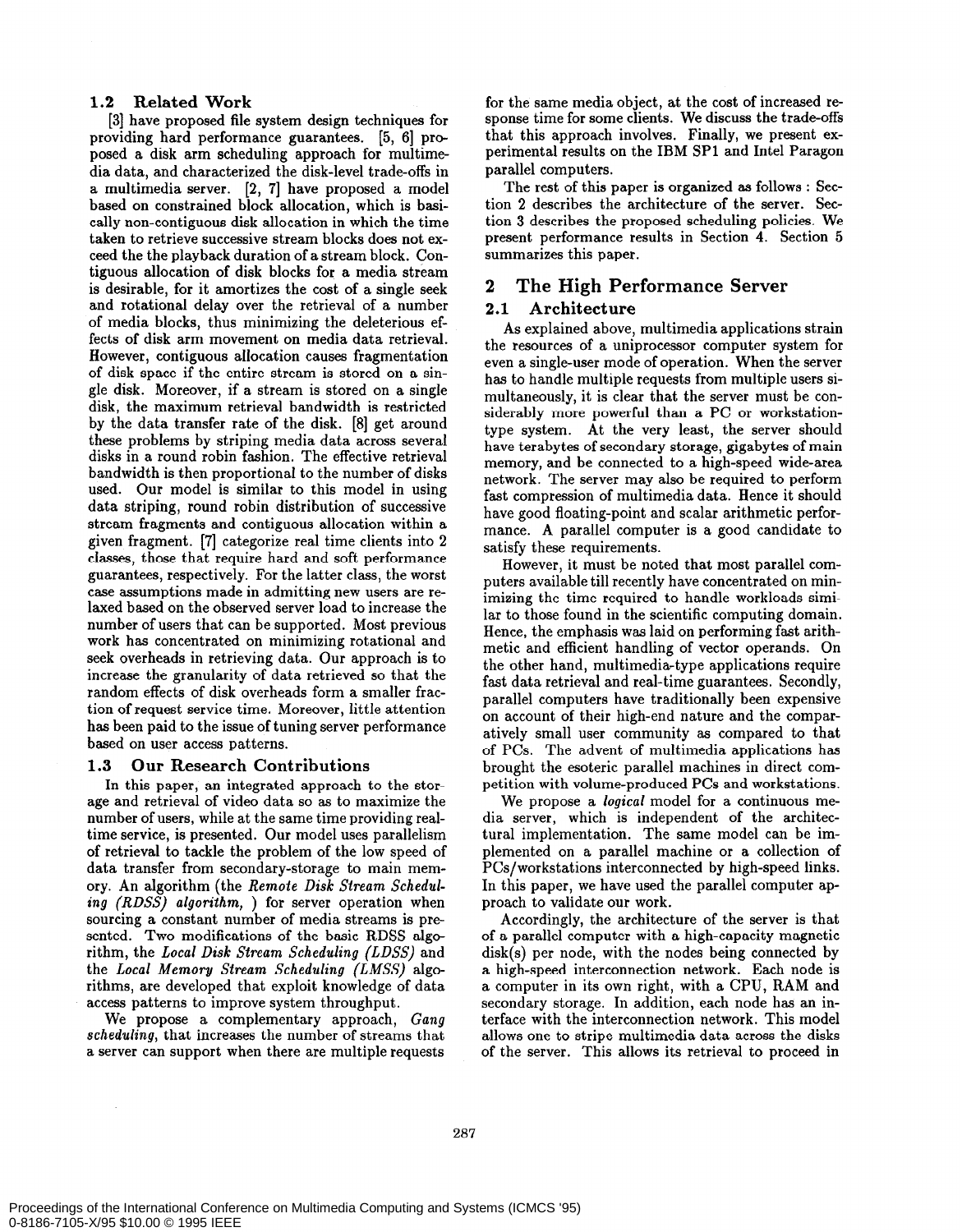

Figure 1: Logical Model of the Server. Example communication patterns are shown: dark lines indicate data, dotted lines indicate control information

parallel, thus helping the server to satisfy real-time requirements. In addition, the shrinking size and cost of RAM makes it possible to have hundreds of megabytes of main memory per node; memory capacity of this range is an advantage for buffering multimedia data during storage and retrieval.

#### 2.2 Logical Model of the Server

Figure 1 shows a block diagram of the logical view of the proposed server. The physical server nodes are divided into three classes based on functionality : Object Manager  $(A)$ , Interface  $(I)$ , and Server (S) nodes. The three types of nodes are explained in greater detail below :

- 1. The Object Manager node is at the top of the server's control hierarchy. The Object Manager receives all incoming requests for media objects. It has knowledge of which Server nodes an object resides on and the workload of the Interface nodes. Based on this knowledge, it delegates the responsibility of serving a request to one of the Interface nodes. The Object Manager node also logs data request patterns, and uses this information to optimize server response time and throughput. This is explained in 3.2.
- 2. Interface Nodes are responsible for scheduling and serving stream requests that have been accepted. Their main function is to request the striped data from the server nodes, order the packets received from the server nodes, and send the packets over the wide area network to the clients. Eficient buffer management algorithms are vital towards achieving these functions. An interface node can also use its local secondary storage to source frequently accessed data objects.

| Symbol           | <b>Description</b>                     |
|------------------|----------------------------------------|
| $R_{pl}$         | Required playback rate                 |
| $\overline{P_I}$ | Size of packets sent by an I node      |
| $\delta_I$       | Duration of a packet sent by an I node |
| $B_I$            | Buffer size at an I node               |
| $_{P_S}$         | Size of packets sent by a S node       |
| $\delta_S$       | Duration of data in $B_I$              |
|                  | Period of issuing fetches to S         |
| $\frac{T_f}{S}$  | Stripe factor                          |

Table 1: The parameters used in this paper

3. Server Nodes actually store multimedia data on their secondary storage in a striped fashion, and retrieve and transmit the data to an interface node when requested to do so. It is to be noted that the disk-per-node assumption is not literal : a node can have a disk-array instead for greater I/O throughput.

# 3 Scheduling Algorithms

# 3.1 Parameters Used and Scheduling Constraints

The data is stored at the server and transmitted in compressed digital form. For the purposes of this paper we assume the MPEG-1 compression standard [4]. The decompression of the data is done at the remote client's *multimedia terminal*. We assume that the wide-area network have the necessary bandwidth to support multimedia data rates and multiple clients. As mentioned earlier, the data is compressed and striped across the server nodes in a round-robin fashion. The number of nodes across which an object is striped is called the stripe factor. Since the stripe fragments on any given server node's disk are not consecutive fragments, it is not necessary to store them contiguously. Disk scheduling algorithms to optimize retrieval from the disk surface have been proposed [5], and can be used in our model. We are concerned with harnessing the parallelism provided by striped storage and investigating the buffering policies for the data. Table 1 shows the parameters used by our model.

 $\delta_I$  is the time for which a packet sent by an I node to a client will last at the client. Hence, this is also the deadline by which the next packet from the  $I$  node must be received at the client. Its value is given by:

$$
\delta_I = \frac{P_I}{R_{pl}}\tag{1}
$$

Once the requested stripe fragments from the S nodes have arrived at the destination I node, the latter arranges them in the proper sequence and continues sending packets of size  $P_I$  to the client no less than every  $\delta_I$  seconds. The buffer at the  $I$  node will last for  $\delta$ s time, before which the next set of stripe fragments must have arrived from the S nodes.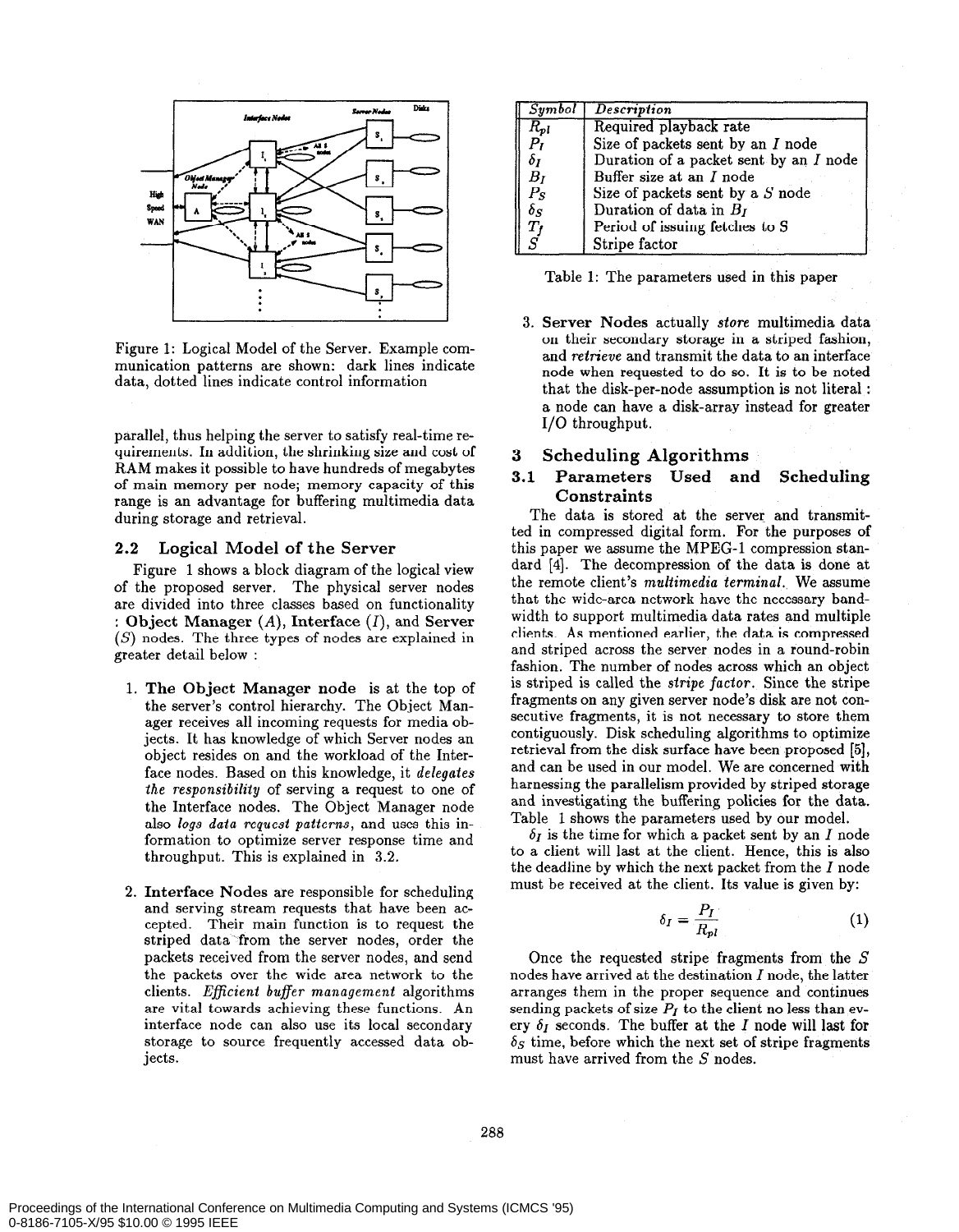

Figure 2: Time relationships of I-S node traffic

The average time to retrieve  $P<sub>S</sub>$  bytes from a S node is given by

$$
\delta_{io} = \delta_{rq} + \delta_{avg_{seek}} + \delta_{avg_{rot}} + \delta_{tr_{PS}} + \delta_{nw_{PS}} \tag{2}
$$

where  $\delta_{rq}$  is the time delay for a request from an I node to reach a S node,  $b_{avg_{seek}}$  and  $b_{avg_{rot}}$  are the average seek and rotational latencies for the disks being used,  $\delta_{tr_{P_s}}$  is the disk data transfer time for  $P_s$  bytes, and  $\delta_{n \mathbf{w}_{PS}}$  is the network latency to transport  $P_s$  bytes from a S node to an I node.

Thus, if the playout of an  $I$  node buffer is started at time  $t$ , then the *latest* time by which the requests for the next set of stripe fragments must be issued to the S nodes is :

$$
t_{max} = t + \delta_S - \delta_{io} \tag{3}
$$

Figure 2 shows these relationships.

Note that equation 2 uses average seek and rotational latencies for disk accesses. Since these latencies are variable, there will be boundary conditions when the time to retrieve  $P<sub>S</sub>$  bytes is much more (less) than the average value. However, the effect of this deviation from the average value on the overall service time depends on the relative magnitudes of the other components of the service time. Our approach is based on the fact that when the granularity of data read from disk is increased, the effect of random disk seek and rotational overheads is reduced. While it is true that doing so increases buffering requirements, contemporary processors have large main memories, and using such processors is well worth the gain obtained in making disk service time more predictable. Another point in support of using average overhead values is that the worst case is rarely encountered in practice. Of course, if some clients require strict performance guarantees, then one can categorize users into those requiring hard and soft deadlines as in[9], and use the maximum values of the disk overheads for admitting users of the latter kind.

#### 3.2 Exploiting Data Access Patterns

It is natural that certain objects in a database are accessed more frequently than other objects. For example, in this particular application, it is highly likely that the demand for newly released movies will be higher than that for older movies. We now present three different algorithms that address this issue. The first algorithm does not take frequency of data access into account, while the next two exploit this feature to reduce the response time to new requests.

#### 3.2.1 Remote Disk Stream Scheduling Algorithm (RDSS)

In this algorithm, each video stream is scheduled by explicitly retrieving stripe fragments from the S nodes. In this approach the I/O scheduler takes no advantage of the possibility that the same multimedia object is being used by multiple users simultaneously. Consequently, when many objects have this reference pattern, this policy will create excess interconnectionnetwork and disk traffic. However, it is the simplest to implement.

#### 3.2.2 Local Disk Stream Scheduling Algorithm (LDSS)

This algorithm and the next one depend on being able to detect that some objects are being accessed more frequently than others. This function can be performed by the object manager node (node  $A$  in figure 1). Since all new requests for streams come to this node, it can log the object access patterns over a specified time window,  $\Delta_t$ . If any object is accessed at a rate above a threshold,  $Th_{pop}$ , then that object is classified as a popular object.

Having identified an object as being popular, when the next request for that object comes in, the stripe fragments are retrieved from the S nodes in the usual way. However, in addition to sending packets of size  $P_I$ to the client, the stripe fragments retrieved from the S nodes are written to the local disk at the corresponding I node. Thus, when the next request for the object comes in, the object can be streamed from the local  $disk(s)$  of the I node. This has the benefit of reducing interconnection-network and  $(S \text{ node})$  disk traffic, and also improving the overall response time of the system. Note that the overhead of storing the stripe fragments on local disk is marginal, since disk writes are nonblocking and can proceed in the background.

#### 3.2.3 (Local) Memory Stream Scheduling Algorithm (LMSS)

This algorithm goes a step further in reducing system response time for popular objects. In this case, a popular object is stored on the  $I$  node backing store as in the LDSS scheme. In addition, the first few packets of the object are stored in the main memory of the I node, so that when a request comes in, it can be served immediately once it has been accepted.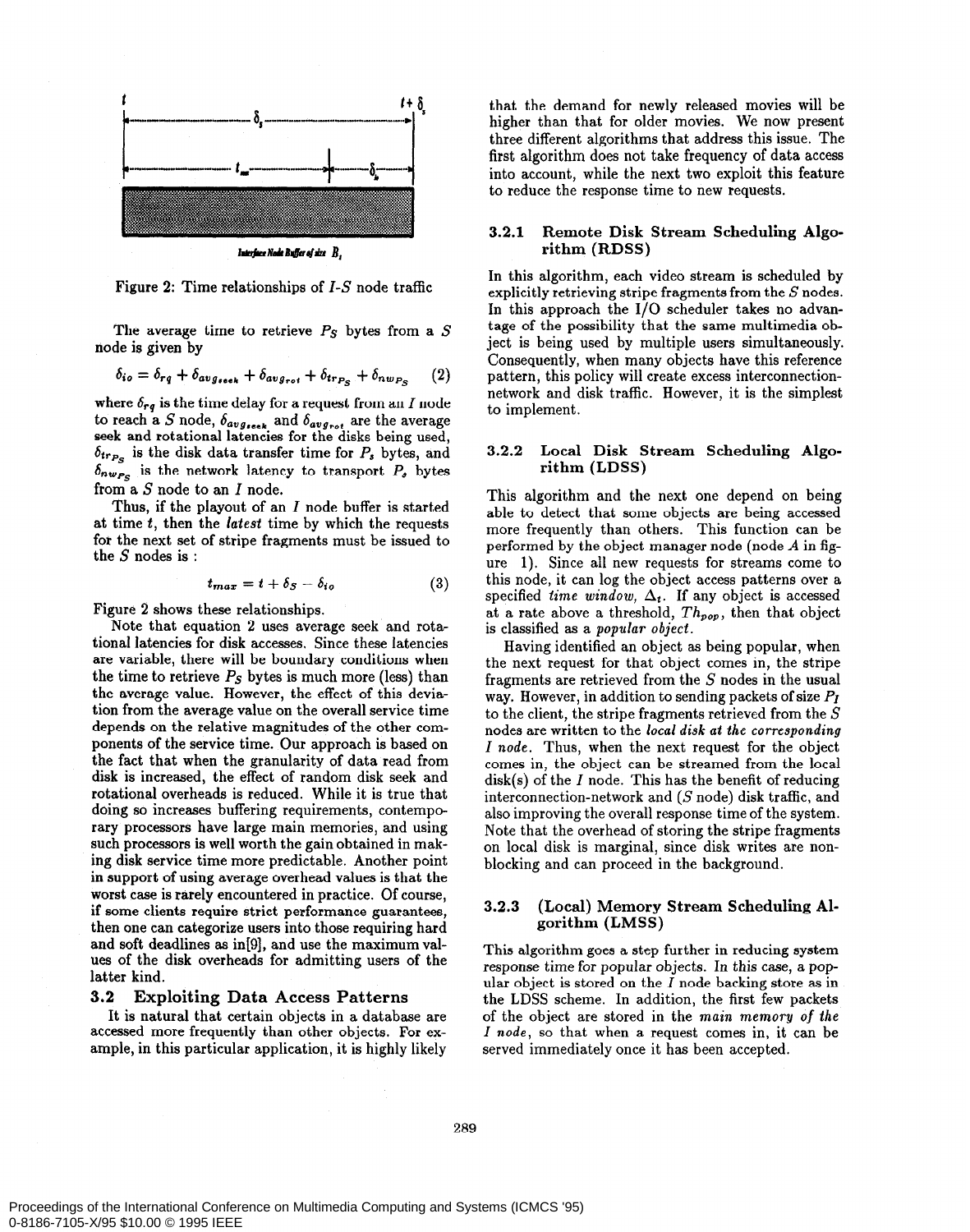| Symbol   | Value                |
|----------|----------------------|
| $R_{pl}$ | $1.5 \text{ Mb/sec}$ |
| p,       | 64 KB                |
| $_{B}$ r | $Ps*S$               |
|          | 128 KB               |

Table 2: Parameter values used for experiments

In both the LDSS and LMSS schemes, it is also necessary to keep track of when the frequency of access of a object falls below the threshold separating popular object and other objects. In that case, the disk space occupied by that object at the I node can be used to store another popular object.

## 4 Results

We have evaluated the performance of our logical server model. We present results for the IBM SPl and Intel Paragon below.

Due to storage space and availability of real-world data limitations, the disk access part was simulated. We have assumed gigabytes of disk space per node, and a disk data transfer rate of 10 Mbytes/set. The time for one rotation of the disk was modeled as 11.1 ms, while the average seek time was modeled as 9.4 ms. Table 2 shows the values of the parameters defined in table 1 that we used for our experiments. The playback time for each stream varied between 4 and 5 minutes, depending on the time of arrival of the request for that stream.

# 4.1 Performance of the RDSS, LDSS and LMSS algorithms<br>We noted the performance of the algorithms for a

server configuration of 6 interface nodes and 24 server nodes, and a stripe factor of 4. The composition of the requests was varied as follows : starting from requests for unique media objects, the percentage of requests for the same object was successively increased. Figure 3 shows the maximum number of streams that could be simultaneously supported using each policy on the SPl.

We observe that for a low percentage of requests for the same object, the RDSS algorithm outperforms the other two algorithms. This is so because in the latter two cases we allocate a dedicated I node for the popular object. For a low percentage of requests for the popular object, the dedicated node is underutilized : it sources less streams than its full capacity, while a normal I node in its place could have sourced the maximum number of streams that such a node can source. With increasing amounts of requests for the same object, however, the LDSS and LMSS algorithms outperform the RDSS algorithm as they reduce the load on the server nodes caused by frequently accessing the same object. Between the LDSS and LMSS algorithms, the latter clearly outperforms the former for



Figure 3: Maximum number of supported streams for varying number of requests for the same object (6 I nodes, 24 S nodes, IBM SPl).



Figure 4: Maximum number of supported streams for varying number of requests for the same object (6 I nodes, 24 S nodes, Intel Paragon).

different values of the percentage of requests for a popular object. Lastly, the performance of the RDSS algorithm deteriorates rapidly as the percentage of requests for the popular object is increased, due to the corresponding increase in the load of the S nodes on which the popular object is stored.

We ported our code to the Intel Paragon and repeated the same experiment as above. Figure 4 shows the results. The effect of varying the number of requests for the same object on the maximum number of streams that can be supported is similar as above.

### 4.2 Gang Scheduling

The LDSS and LMSS algorithms exploit the fact that some objects are more popular than others, and thus are requested more frequently. This fact is used to maximize the number of supportable streams of such objects by dedicating nodes to service requests for them.

In the first set of experiments, the servicing of a